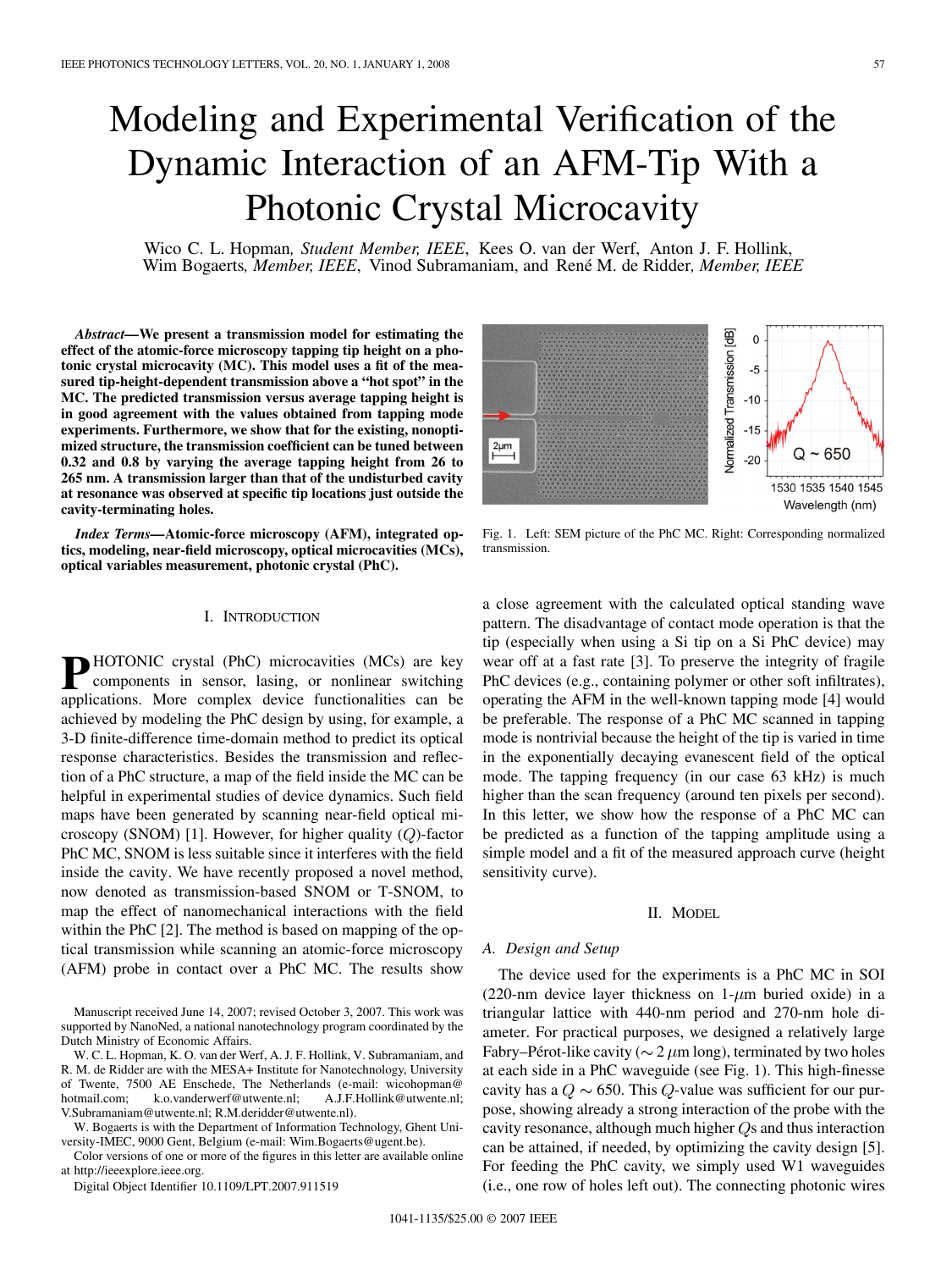

Fig. 2. Schematic representation of the dual-measurement setup.

had a width of 600 nm, which ensures single TE-mode operation for wavelengths around 1550 nm. The structure shown in Fig. 1 was fabricated (at IMEC, Belgium) using a process [6] involving deep UV lithography ( $\lambda = 248$  nm) and reactive ion etching. The resonance wavelength was measured to be 1539.25 nm (Fig. 1).

The measurement setup was formed by combining a scanning cantilever AFM [7] with a standard end-fire transmission setup for performing the nanomechano-optical experiments. A schematic representation of the setup can be found in Fig. 2 (see also [8]). The AFM could be operated both in contact mode (dragging the tip over the sample) and in tapping mode. The cantilever was driven at its resonance frequency  $(\sim 63 \text{ kHz})$  for tapping mode operation.

A raster scan was conducted by scanning the tip over a grid of  $256 \times 256$  points. The height (obtained from the AFM height piezo at constant tapping amplitude) and the optical transmission could be synchronously determined at each raster point. By experiments [8] and modeling [2], it was found that a small silicon nitride probe having a relatively low refractive index  $n$  $(Si<sub>3</sub>N<sub>4</sub>, n<sub>2</sub>, 0)$  can be used to map out the standing wave pattern in a PhC resonator. This can be explained by the local phase shift induced by the probe, which results in a shift of the resonance to higher wavelengths. Because of this shift, a drop in transmitted power can be observed if the laser wavelength remains constant (at the initial resonance wavelength). A silicon (Si,  $n \sim 3.5$ ) probe tip yields an even stronger interaction with the MC [2], and was also used for the tapping experiments presented here.

## *B. Approach Curve*

First the transmission as a function of the tip height above the sample was determined. This was not conducted in tapping mode, but by lifting the tip and cantilever assembly up and down over a scan line (shown later in Fig. 4) using a sawtooth-shaped vertical movement. The period of the sawtooth signal was chosen to be slightly larger than the time needed to measure a single scan line of 256 points. By repeating the measurement over this scan line for 256 times, we could determine the transmission at the resonance wavelength as a function of the tip height. The difference in periods should be small enough to shift one period over the 256 scanned lines to obtain the full approach curve, i.e., transmission values for tip heights in the range 0 to1  $\mu$ m. The result of this experiment is displayed by the blue (interrupted) curve in Fig. 3. Since the evanescent field



Fig. 3. Measured and fit transmission curve versus the height  $z$  of the tip above the sample.

decays exponentially outside the resonator, we have chosen to fit the transmission (interaction) curve with a simple exponentially decaying function. This fit, characterized by the equation in Fig. 3, is represented by the red (solid) curve.

## *C. The Model*

The motion of the tip in tapping mode can be described by a cosine function which gives the tip height  $z$  as function of time t and average tip height h, where  $z = 0$  corresponds to tip-specimen contact

$$
z = h[1 + \cos(\omega t)].
$$
 (1)

This function can be substituted in the fit for the height and time-dependent transmission function (approach curve) shown in Fig. 3 to yield

$$
T(h,t) = B - A \exp(-\alpha h[1 + \cos(\omega t)])
$$
 (2)

where  $A, B$ , and  $\alpha$  are constants. The time averaged transmission  $T_{\text{avg}}$  can be calculated as follows:

$$
T_{\text{avg}}(h) = \frac{1}{T_0} \int_0^{T_0} \{ B - A \exp(-\alpha h [1 + \cos(\omega t)] ) \} dt
$$
\n(3)

where  $T_0$  is the period of one oscillation of the cantilever plus tip ensemble. Since the photodetector used in the measurement is relatively slow, having a time constant in the order of milliseconds,  $T_{\text{avg}}(h)$  was automatically averaged over approximately 100 cycles.

## III. EXPERIMENTAL VERIFICATION

A typical image of a tapping mode experiment at the cavity resonance wavelength is shown in Fig. 4. The dark areas in this two-dimensional representation of the transmitted power represent the places where the transmission drops due to the interaction with the tip [2], [8]. For an average tapping height of 53 nm, we find a maximum drop in transmission of  $\sim$ 3.5 dB, and for an average tapping amplitude of 26 nm  $\sim$  5 dB (see Fig. 5).